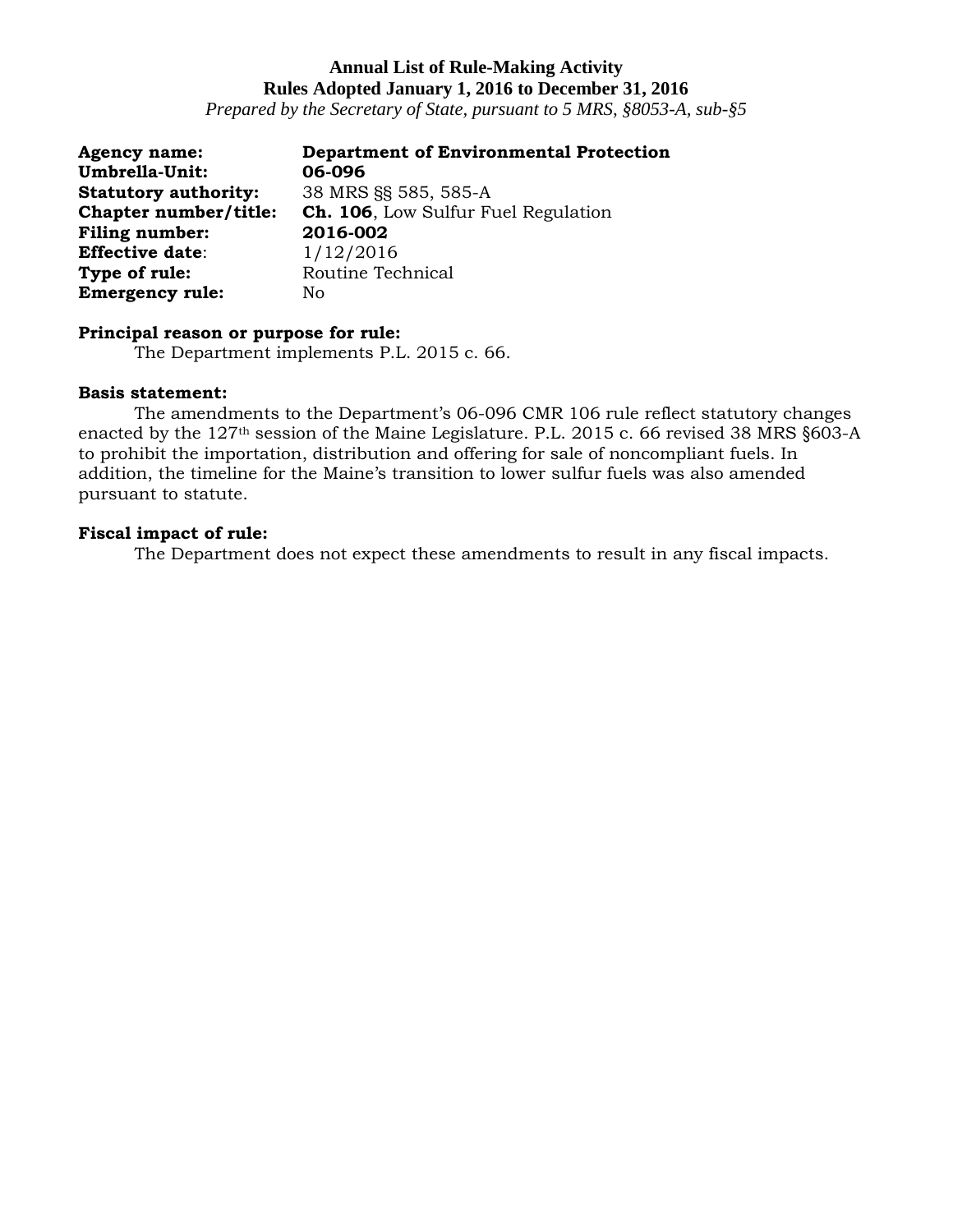*Prepared by the Secretary of State, pursuant to 5 MRS, §8053-A, sub-§5*

| <b>Agency name:</b>         | <b>Department of Environmental Protection</b>                   |
|-----------------------------|-----------------------------------------------------------------|
| Umbrella-Unit:              | 06-096                                                          |
| <b>Statutory authority:</b> | 5 MRS §§ 8001-11008; 38 MRS §§ 1610(10), 341-H                  |
| Chapter number/title:       | <b>Ch. 415</b> , Reasonable Costs for Handling and Recycling of |
|                             | Electronic Wastes                                               |
| <b>Filing number:</b>       | 2016-030                                                        |
| <b>Effective date:</b>      | 3/7/2016                                                        |
| Type of rule:               | Routine Technical                                               |
| <b>Emergency rule:</b>      | No                                                              |

### **Principal reason or purpose for rule:**

*(See Basis Statement)*

### **Basis statement:**

The Department is proposing to amend Ch. 415 to:

- 1. Make the Department's rule consistent with Maine's *Electronic Waste Law*, 38 MRS §1610, which has been amended since the last time the Department undertook rule-making (e.g., the term "covered entity" is defined and integrated into the rule);
- 2. Update and clarify certain definitions, clarify various terms and expectations (codifying the Department's implementation of the chapter), and remove unnecessary language;
- 3. Reorganize and clarify various sections of the rule;
- 4. Ensure the Department may request records and reports from consolidators anytime not only when there is a "significant change" — to determine compliance with Maine's Electronic Waste Law and Ch. 415; and
- 5. Clarify that the Department may request records identifying all downstream handlers of electronics, electronic components, and hazardous waste and also to request shipping records of those materials.

### **Fiscal impact of rule:**

No significant fiscal impact is anticipated.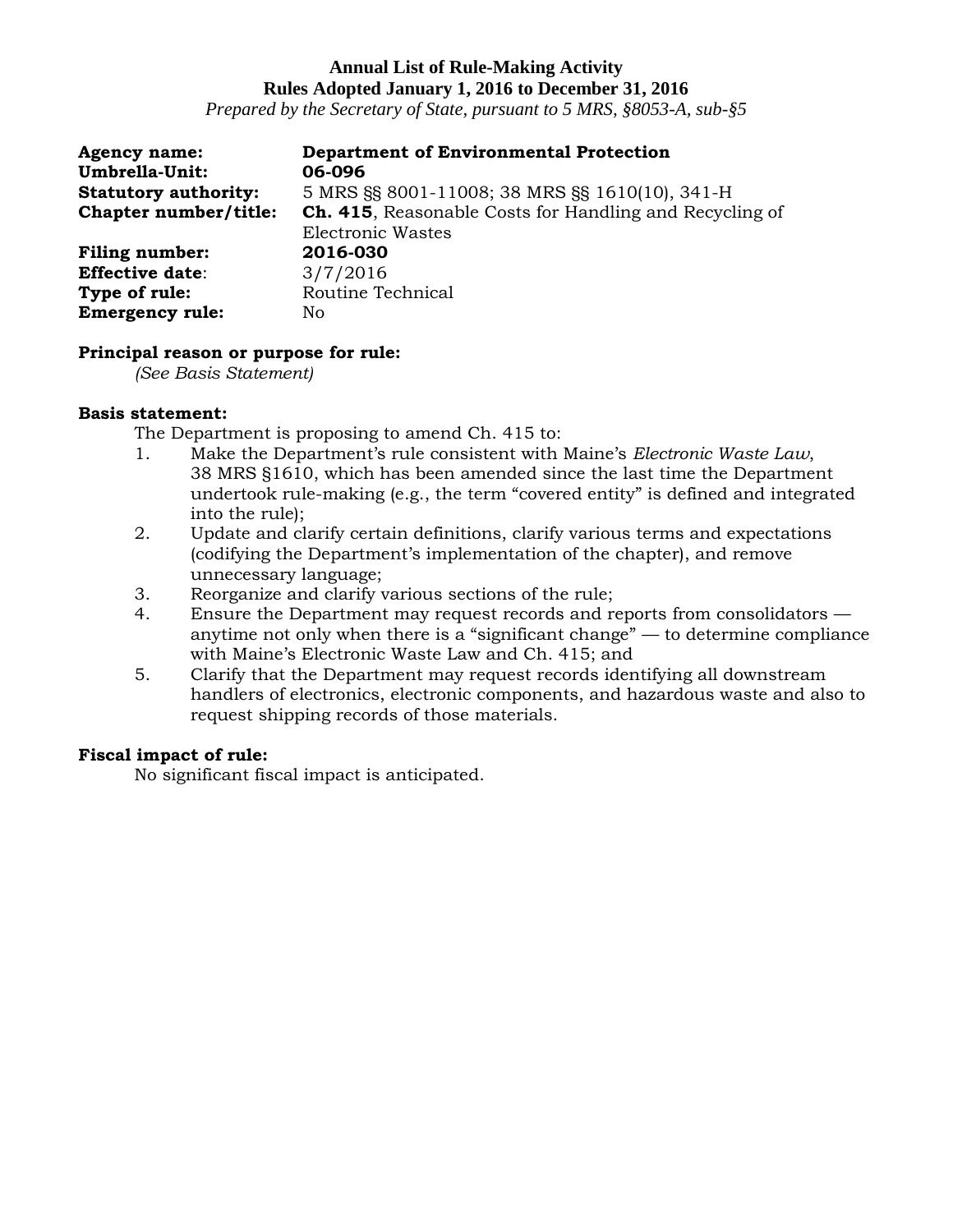*Prepared by the Secretary of State, pursuant to 5 MRS, §8053-A, sub-§5*

| <b>Agency name:</b>         | <b>Department of Environmental Protection</b>                             |
|-----------------------------|---------------------------------------------------------------------------|
| Umbrella-Unit:              | 06-096                                                                    |
| <b>Statutory authority:</b> | 38 MRS §§ 561 <i>et seq.</i> , 341-H, 568-A(3), 341-D(1-B), 546(4)        |
| Chapter number/title:       | <b>Ch. 600</b> , Oil Discharge Prevention and Pollution Control Rules for |
|                             | Marine Oil Terminals, Transportation Pipelines and Vessels                |
|                             | <b>Ch. 685</b> , Payment and Reimbursement of Oil Transfer Fees           |
|                             | <b>Ch. 686</b> , Standards for Assessing Ability to Pay Deductibles under |
|                             | the State Insurance Program for Oil Storage Tanks                         |
|                             | <b>Ch. 691</b> , Rules for Underground Oil Storage Facilities             |
| <b>Filing number:</b>       | 2016-053 thru 056                                                         |
| <b>Effective date:</b>      | 4/3/2016                                                                  |
| Type of rule:               | Routine Technical                                                         |
| <b>Emergency rule:</b>      | No                                                                        |

### **Principal reason or purpose for rule:**

The purpose of these amendments is to align the Department's rules with changes in the underlying statutes made by the Legislature in PL 2015 c. 319.

### **Basis statement:**

The amendments to these chapters were made to align the Department's rules with changes in the underlying statutes made by the 127th Legislature in PL 2015 c. 319. As a result of this legislation these amendments reflect:

- o The combination of the Maine Coastal and Inland Surface Oil Clean-up Fund and the Ground Water Oil Clean-up Fund to create the Maine Ground and Surface Waters Clean-up and Response Fund;
- o The combination of the Fund Insurance Review Board and the Oil Spill Advisory Committee to create the Clean-up and Response Fund Review Board;
- o Clarification of certain definitions;
- o Changes in statutory citation;
- o A change in the fund threshold from \$5 million to \$6 million when the Clean-up and Response Fund Review Board may increase oil transfer fees;
- o Clarification of when fees are refunded for exported oil products; and
- o Various minor stylistic and formatting revisions.

## **Fiscal impact of rule:**

No fiscal impact anticipated.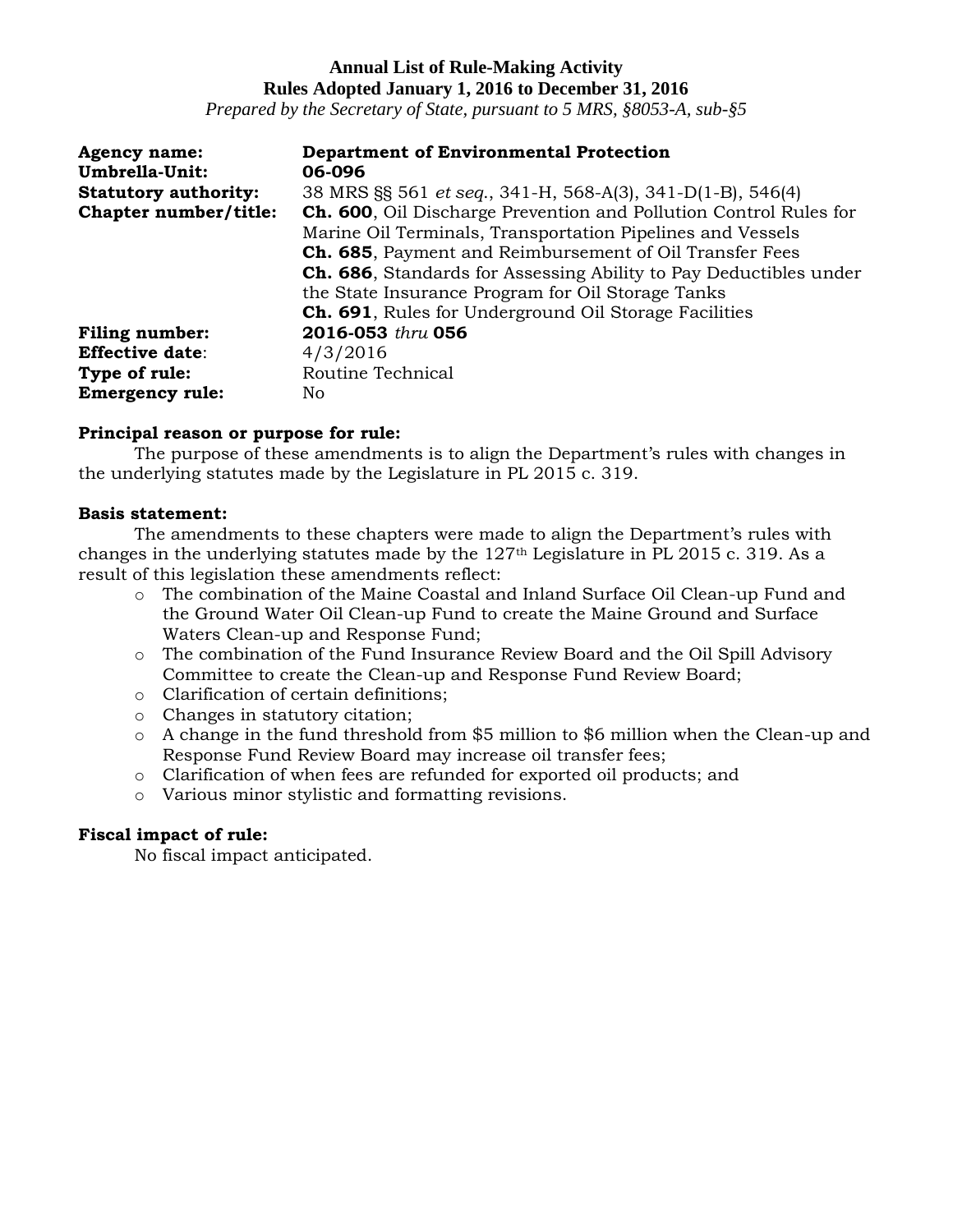*Prepared by the Secretary of State, pursuant to 5 MRS, §8053-A, sub-§5*

| <b>Agency name:</b>         | <b>Department of Environmental Protection</b>                    |
|-----------------------------|------------------------------------------------------------------|
| Umbrella-Unit:              | 06-096                                                           |
| <b>Statutory authority:</b> | 38 MRS §§ 341-D(1-B), 343, 485-A(1-C)                            |
| Chapter number/title:       | Ch. 373, Financial and Technical Capacity Standards for the Site |
|                             | Location of Development Act                                      |
| <b>Filing number:</b>       | 2016-076                                                         |
| <b>Effective date:</b>      | 6/2/2016                                                         |
| Type of rule:               | Major Substantive                                                |
| <b>Emergency rule:</b>      | No.                                                              |

### **Principal reason or purpose for rule:**

The Department adopts a suite of three rule-makings to update and incorporate new provisions in its *Site Location of Development Law* (Site Law) permitting program. The Site Law (38 MRS §481 *et seq*.) requires review of developments that may have a substantial effect upon the environment. These types of development have been identified by the Legislature, and include developments such as projects occupying more than 20 acres, large structures and subdivisions, and oil terminal facilities. A permit is issued if the project meets applicable standards addressing areas such as stormwater management, groundwater protection, infrastructure, wildlife and fisheries, noise, and unusual natural areas.

The Department is proposing the following rulemakings:

**Chapter 373**. Ch. 373 establishes "financial capacity" and "technical ability" standards for projects under the *Site Location of Development Law*. The Department is updating the requirements for financial capacity and technical ability to reflect changes in nomenclature and Department practices since the rule was adopted in 1979, remove surplus language, provide greater clarity as to how an applicant may satisfy the requirements of this chapter, and provide examples of common terms and conditions applied to Site Location Law permits issued by the Department. The Department is also reallocating sections currently in Ch. 373 addressing environmental matters (e.g., adequate provision for solid waste disposal) from the existing Ch. 373 to Ch. 375, which deals with environmental standards under *Site Location Law*.

**Chapter 375**. Ch. 375 establishes the Department's scope of review in determining an applicant's compliance with the "no adverse effect on the natural environment" standard of the Site Law (38 MRS §484(3)); the information an applicant must submit (when appropriate), and the terms and conditions the Department may impose on the approval of an application to ensure compliance with the standard. As part of its Site Law rule-making effort, the Department is amending its Ch. 375 rules to incorporate updated requirements that are currently contained within Ch. 373. These standards, which address solid waste, the control of odors and the procurement and maintenance of sufficient and healthful water supplies are more appropriately contained within Ch. 375, since they address environmental impacts.

**Chapter 380.** Ch. 380 would repeal and replace the existing Ch. 380, *Planning Permit* rule, with a new rule describing requirements associated with long-term construction projects permitted under the *Site Location of Development Law*. The adoption also provides a process for a development issued a planning permit under the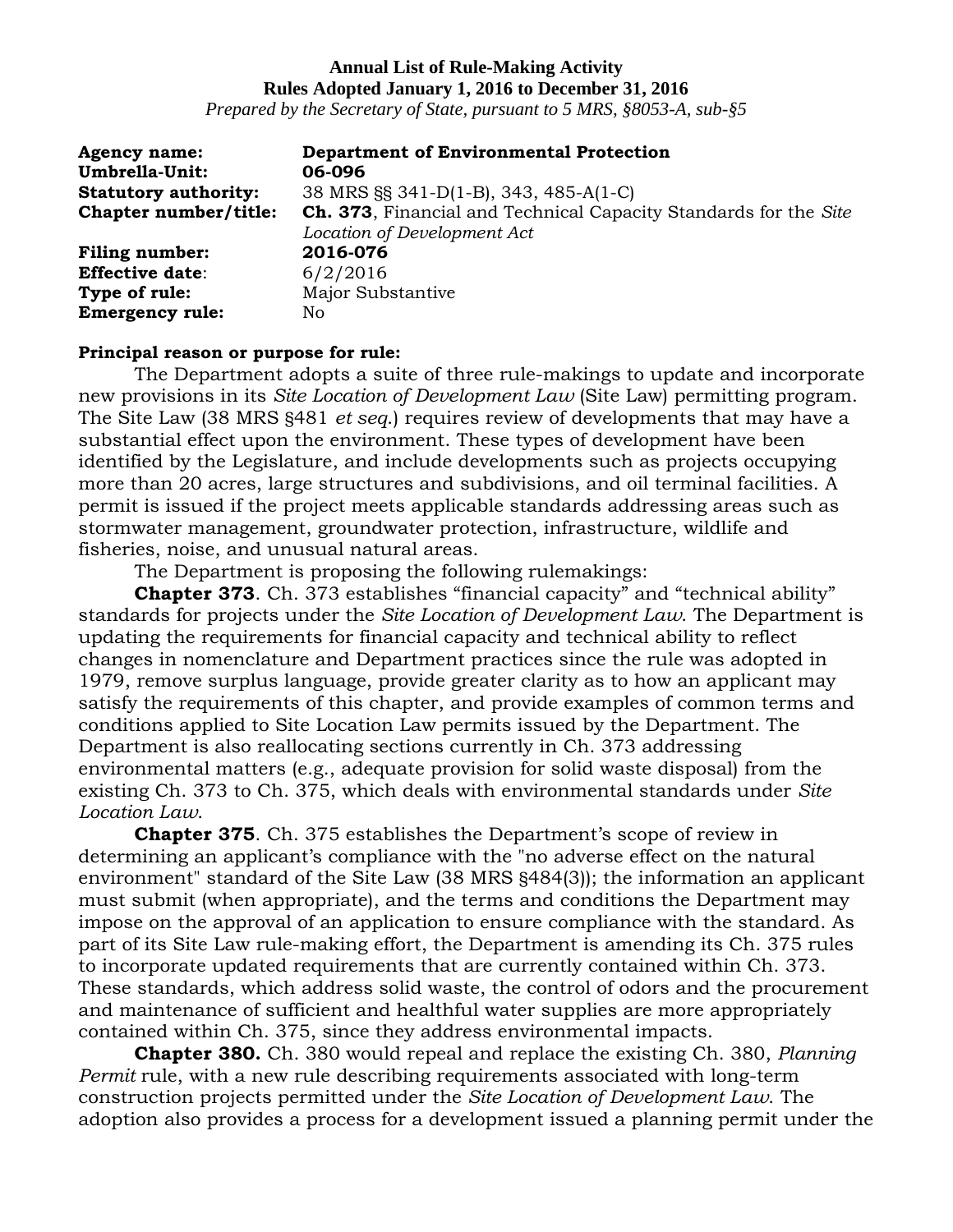*Prepared by the Secretary of State, pursuant to 5 MRS, §8053-A, sub-§5*

original Ch. 380 *Planning Permit* rule to receive approval under the new Ch. 380, *Long-Term Construction Projects under the Site Location of Development Act*.

### **Basis statement:**

The Department is amending Ch. 373 to update the requirements for financial capacity and technical ability to reflect changes in nomenclature and Department practices since the rule was adopted in 1979. The amendments remove surplus language, provide greater clarity as to how an applicant may satisfy the requirements of the *Site Location of Development Act* ("Site Law"), and provide examples of common terms and conditions applied to Site Law permits issued by the Department.

The final adoption of the amendments to this major substantive rule was authorized by Resolve 2015 ch. 62.

## **Fiscal impact of rule:**

The amendments to the Ch. 373 (*Financial Capacity*…) rules may have an indeterminate, but potentially minor negative fiscal impact on the regulated community as they must demonstrate they have the financial capacity to design, construct, operate, and maintain the development in a manner consistent with state environmental standards and the provisions of the Site Law. While this will not increase the cost of the project, the requirement of the demonstration of that fiscal capacity may be perceived as an increased burden.

The amendments to Ch. 375 (*No Adverse Environmental Effect*…) are not expected to have a fiscal impact.

The Ch. 380 (*Long-Term Construction Projects*…) rules are expected to provide a significant cost-savings for some applicants, as owners and operators of phased-in projects may avoid the need for frequent permit amendments and project delays.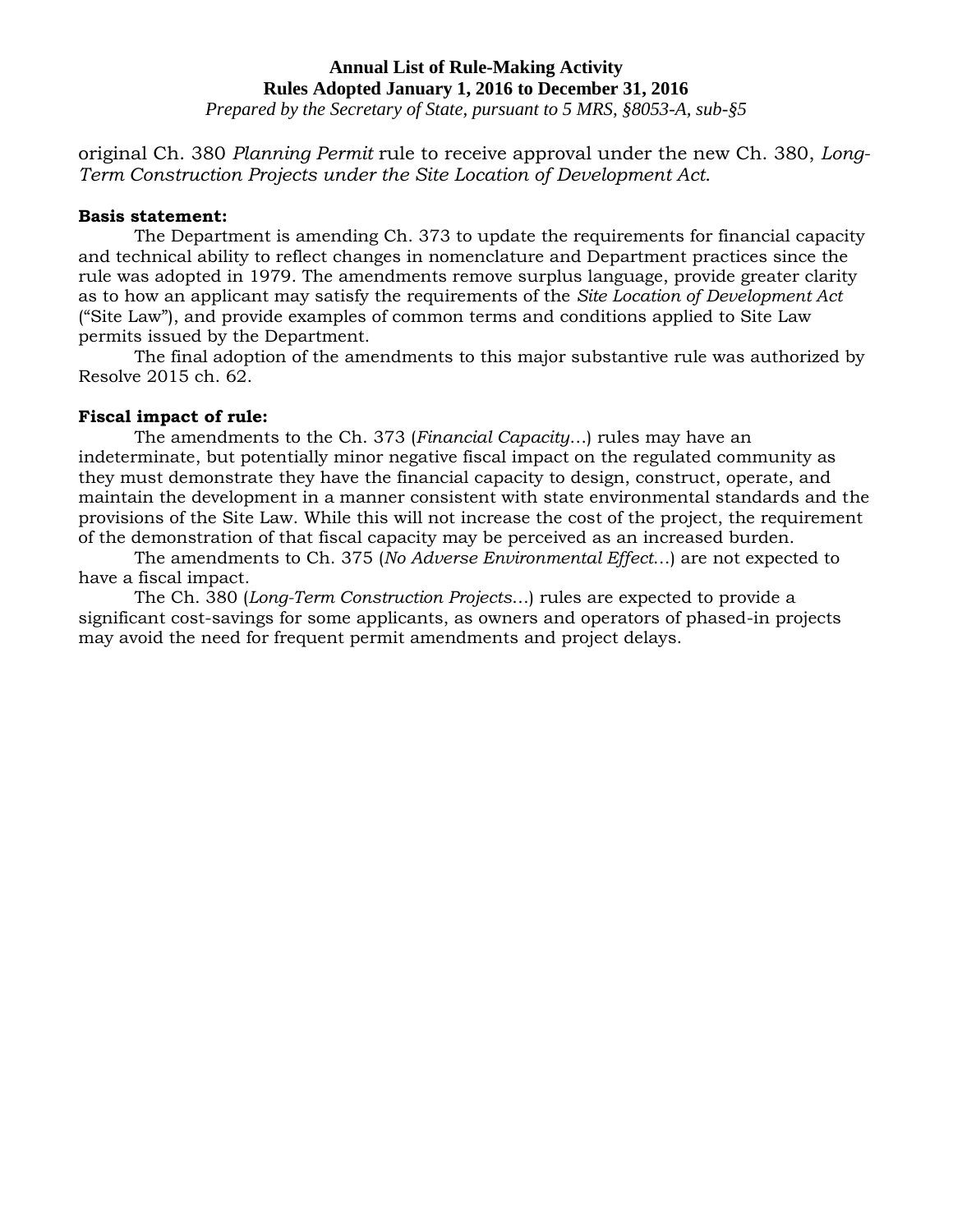*Prepared by the Secretary of State, pursuant to 5 MRS, §8053-A, sub-§5*

| <b>Agency name:</b>         | <b>Department of Environmental Protection</b>                   |
|-----------------------------|-----------------------------------------------------------------|
| Umbrella-Unit:              | 06-096                                                          |
| <b>Statutory authority:</b> | 38 MRS §§ 341-D(1-B), 343, 485-A(1-C)                           |
| Chapter number/title:       | Ch. 375, No Adverse Environmental Effects Standards of the Site |
|                             | Location of Development Act                                     |
| <b>Filing number:</b>       | 2016-077                                                        |
| <b>Effective date:</b>      | 6/2/2016                                                        |
| Type of rule:               | Major Substantive                                               |
| <b>Emergency rule:</b>      | No.                                                             |

#### **Principal reason or purpose for rule:**

*(See 2016-076 (Ch. 373) above)*

### **Basis statement:**

The Department is amending Ch. 375 to incorporate updated requirements that are currently contained within Ch. 373. These standards, which address solid waste, the control of odors and the procurement and maintenance of sufficient and healthful water supplies are more appropriately contained within Ch. 375, since they address environmental impacts. In addition to the relocation of the three provisions, some clarifications and minor updates are adopted.

The final adoption of the amendments to this major substantive rule was authorized by Resolve 2015 ch. 63.

#### **Fiscal impact of rule:**

*(See 2016-076 (Ch. 373) above)*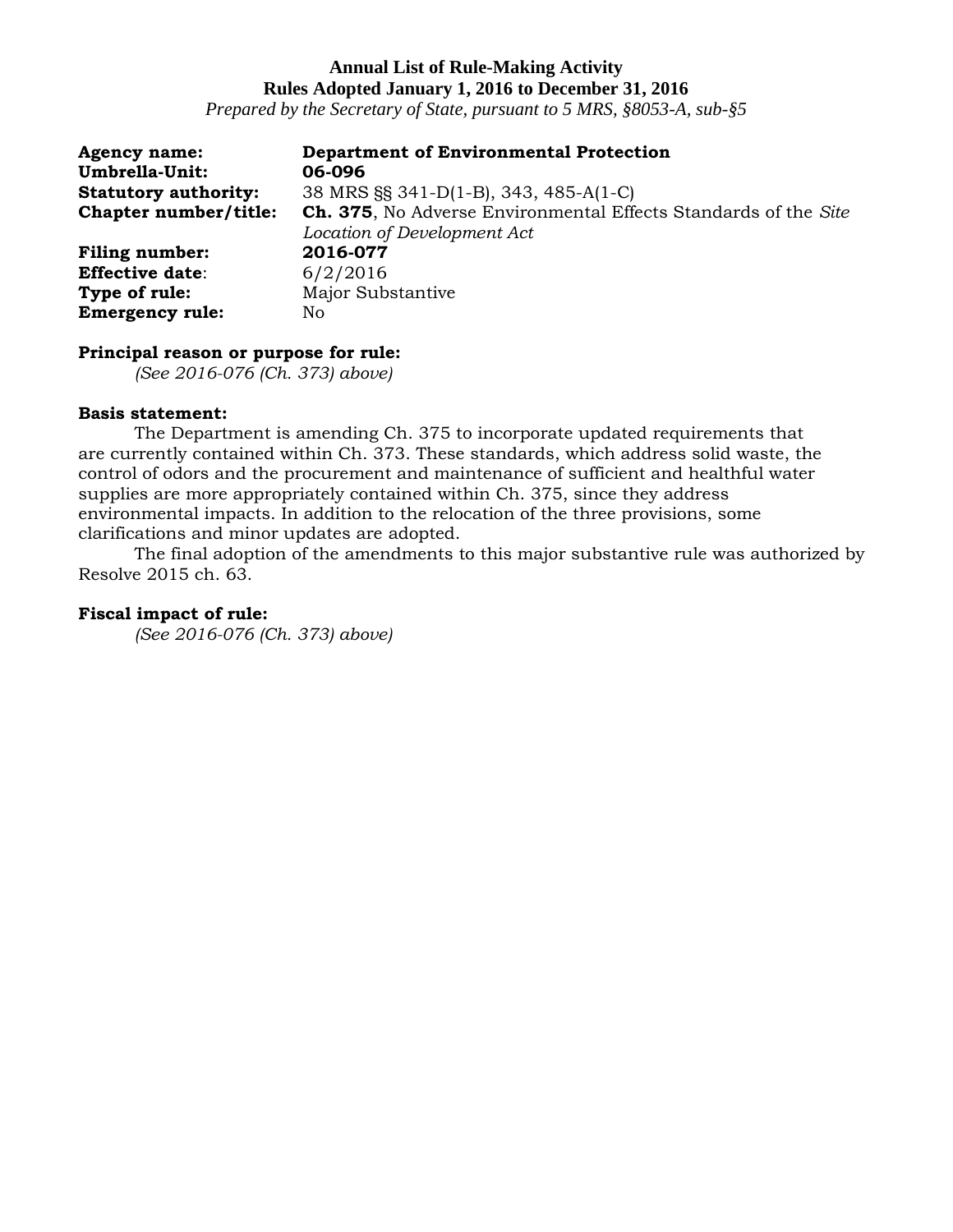*Prepared by the Secretary of State, pursuant to 5 MRS, §8053-A, sub-§5*

| <b>Agency name:</b>         | <b>Department of Environmental Protection</b>                            |
|-----------------------------|--------------------------------------------------------------------------|
| Umbrella-Unit:              | 06-096                                                                   |
| <b>Statutory authority:</b> | 38 MRS §§ 341-D(1-B), 343, 485-A(1-C)                                    |
| Chapter number/title:       | <b>Ch. 380</b> , Long-Term Construction Projects under the Site Location |
|                             | of Development Act                                                       |
| <b>Filing number:</b>       | 2016-078                                                                 |
| <b>Effective date:</b>      | 6/2/2016                                                                 |
| Type of rule:               | Major Substantive                                                        |
| <b>Emergency rule:</b>      | No                                                                       |

#### **Principal reason or purpose for rule:**

*(See 2016-076 (Ch. 373) above)*

#### **Basis statement:**

The Department is repealing and replacing the existing Ch. 380, *Planning Permit* rule, with a new rule describing the requirements associated with long-term construction projects permitted under the *Site Location of Development Act* ("Site Law").

The new rule also provides a process for a development issued a planning permit under the original Ch. 380, *Planning Permit* rule, to receive approval under the new Ch. 380, *Long-Term Construction Projects* rule.

The Department made other non-substantive changes after consultation with the Maine Office of Attorney General.

The final adoption of the amendments to this major substantive rule was authorized by Resolve 2015 ch. 64.

### **Fiscal impact of rule:**

*(See 2016-076 (Ch. 373) above)*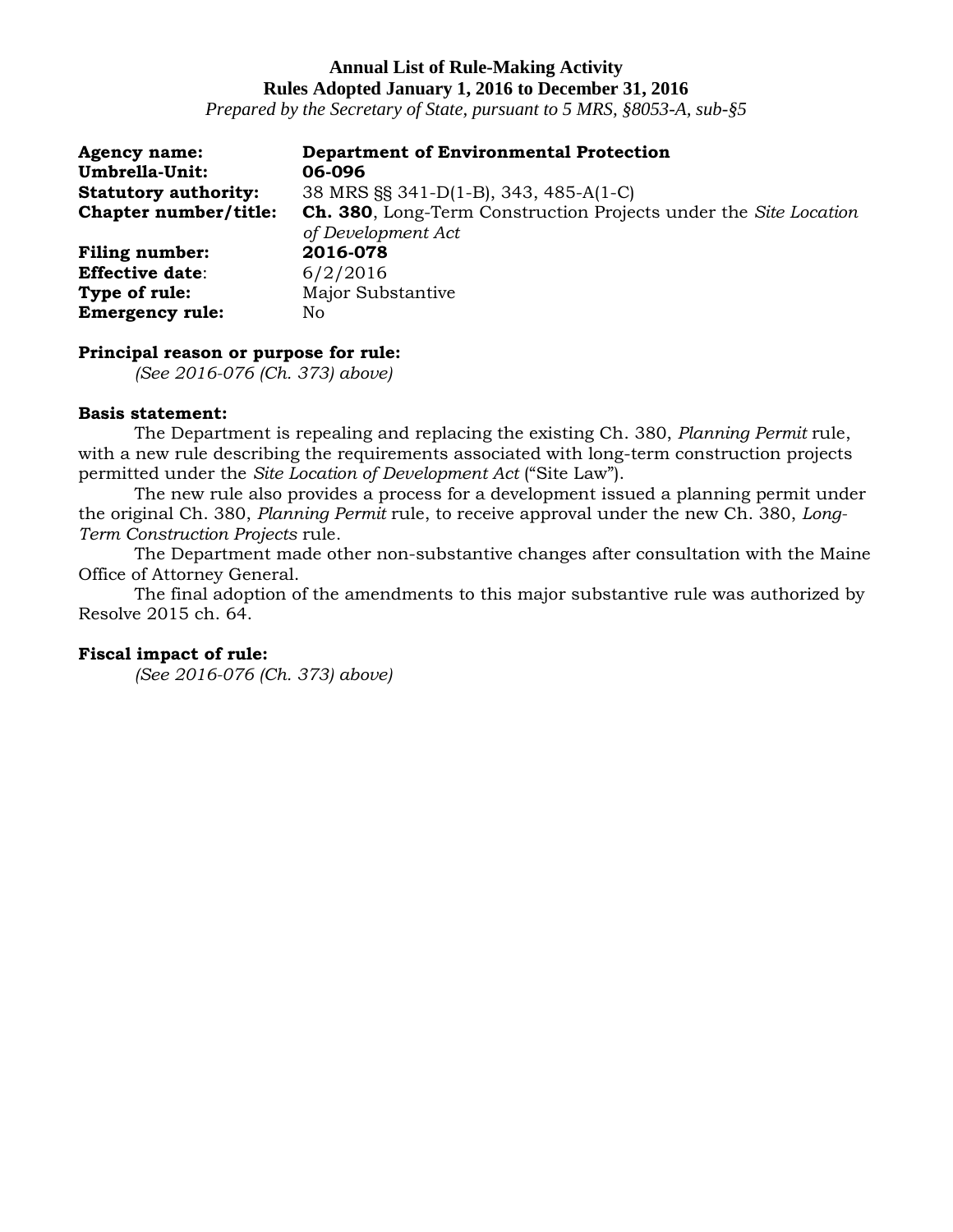*Prepared by the Secretary of State, pursuant to 5 MRS, §8053-A, sub-§5*

| <b>Agency name:</b>         | <b>Department of Environmental Protection</b> |
|-----------------------------|-----------------------------------------------|
| Umbrella-Unit:              | 06-096                                        |
| <b>Statutory authority:</b> | 38 MRS §585-A                                 |
| Chapter number/title:       | <b>Ch. 100</b> , Definitions Regulation       |
| <b>Filing number:</b>       | 2016-093                                      |
| <b>Effective date:</b>      | 5/22/2016                                     |
| Type of rule:               | Routine Technical                             |
| <b>Emergency rule:</b>      | No                                            |

### **Principal reason or purpose for rule:**

On February 14, 2013, the Department submitted amendments to the Ch. 100 Definitions rule into Maine's State Implementation Plan (SIP) as part of its efforts to implement federal new source review (NSR) requirements for the PM 2.5 National Ambient Air Quality Standards and greenhouse gas emissions. The amendments to Ch. 100 included revisions and/or additions to a number of definitions.

During their review, the U.S. Environmental Protection Agency identified two additional changes that will be necessary for approval of this SIP submittal. The Department is now amending Ch. 100 to incorporate these changes.

### **Basis statement:**

Ch. 100 is being amended to correct definitions required for implementation of the federal new source review (NSR) requirements for the PM 2.5 and ozone National Ambient Air Quality Standards.

### **Fiscal impact of rule:**

No fiscal impact is anticipated.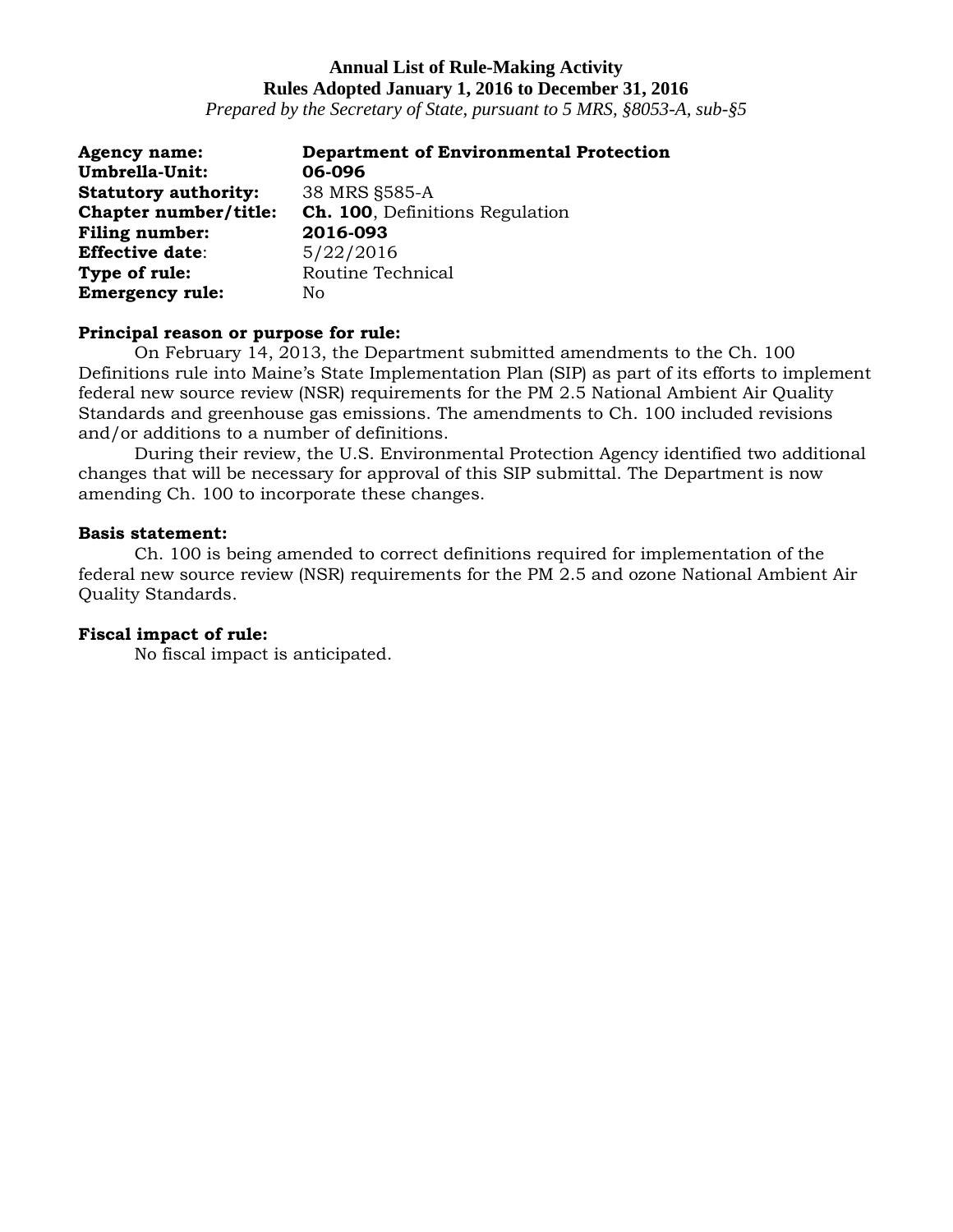*Prepared by the Secretary of State, pursuant to 5 MRS, §8053-A, sub-§5*

| <b>Agency name:</b>         | <b>Department of Environmental Protection</b>                |
|-----------------------------|--------------------------------------------------------------|
| Umbrella-Unit:              | 06-096                                                       |
| <b>Statutory authority:</b> | 38 MRS §420-D(11)                                            |
| Chapter number/title:       | <b>Ch. 501</b> , Stormwater Management Compensation Fees and |
|                             | <b>Mitigation Credit</b>                                     |
| <b>Filing number:</b>       | 2016-094                                                     |
| <b>Effective date:</b>      | 5/22/2016                                                    |
| Type of rule:               | Routine Technical                                            |
| <b>Emergency rule:</b>      | No                                                           |

### **Principal reason or purpose for rule:**

The Department is amending Ch. 501 to better allocate mitigation credits among the various classes of mitigation activities, based on the type of development and stormwater control. Table 2 of Ch. 501 indicates the on-site or off-site mitigation credit earned by a mitigation project in the direct watershed of an urban impaired stream for a variety mitigation activities.

The Department is revising Table 2 to more accurately reflect the effectiveness of different mitigation activities on each of the following sites: 1) Road or high use parking lots; 2) Medium use parking lots; 3) Other parking lots; 4) Roof or impervious areas; and 5) Landscaped areas.

### **Basis statement:**

The amendments to the Department's Ch. 501, *Stormwater Management Compensation Fees and Mitigation Credit* rule, revise the on-site or off-site mitigation credit earned by a mitigation project in the direct watershed of an urban impaired stream to more accurately reflect the effectiveness of different mitigation activities on each of the following sites: 1) Road or high use parking lots; 2) Medium use parking lots; 3) Other parking lots; 4) Roof or impervious areas; and 5) Landscaped areas.

## **Fiscal impact of rule:**

No fiscal impact is anticipated.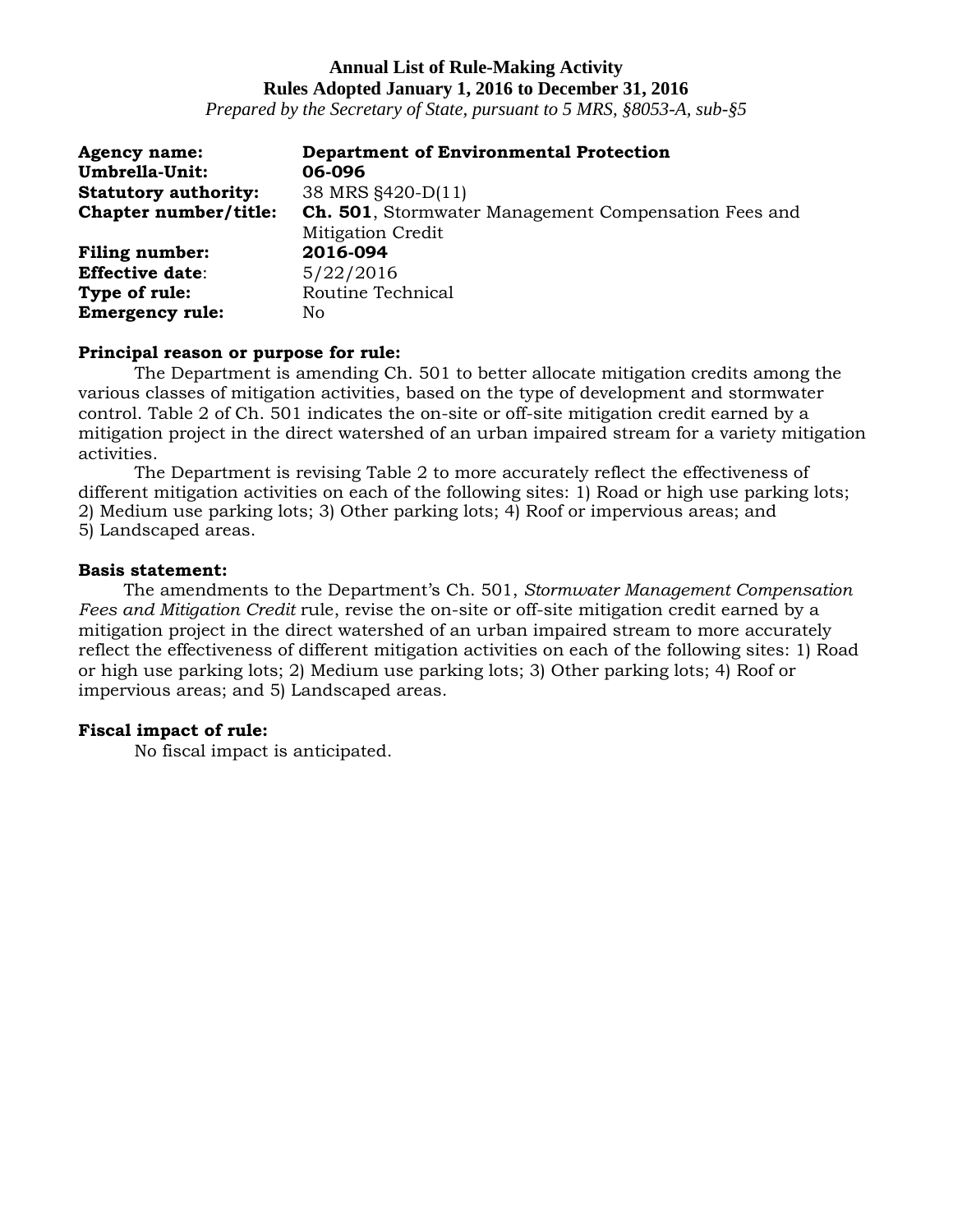*Prepared by the Secretary of State, pursuant to 5 MRS, §8053-A, sub-§5*

| <b>Agency name:</b>         | <b>Department of Environmental Protection</b> |
|-----------------------------|-----------------------------------------------|
| Umbrella-Unit:              | 06-096                                        |
| <b>Statutory authority:</b> | 38 MRS §§ 1291 et seq.                        |
| Chapter number/title:       | <b>Ch. 424, Lead Management Regulations</b>   |
| <b>Filing number:</b>       | 2016-160                                      |
| <b>Effective date:</b>      | 10/3/2016                                     |
| Type of rule:               | Routine Technical                             |
| <b>Emergency rule:</b>      | Nο                                            |

#### **Principal reason or purpose for rule:**

The Department is adopting minor revisions to Ch. 424, *Lead Management Regulations*, to harmonize this rule with EPA/HUD requirements for lead abatement professionals and update and clarify practices for lead professionals providing lead-related services to Maine citizens. For example, the definition of "sampling technician" required revision to be consistent with the recently enacted federal rules relating to lead-based paint activities in residential and child-occupied facilities requiring that "sampling technicians" have 8 hours of training rather than 6 hours, while the definition of "paint condition" has been updated to incorporate the most recent HUD nomenclature. There are also additional changes proposed to further simplify and clarify the rule. An Appendix pertaining to the Lead Inspection protocol has been added to the regulation, thereby removing the incorporation by reference of the "HUD Guidelines for the Evaluation and Control of Lead-Based Paint Hazards in Housing", 1997 Revision. Potential cost saving measures have been added to the proposed revisions, such as revising the Training Provider licensure requirements to allow for on-line "Train the Trainer" programs for entities seeking licensure as new Training Providers. Similarly, an option to allow for the use of "EPA recognized test kits" during lead determination inspections and optional water sampling had been added to the proposal. Other revisions include updating and reorganizing abatement work practices and inspection protocol.

#### **Basis statement:**

Routine and technical revisions to 06-096 CMR Ch. 424, *Lead Management Regulations*, were made to update and clarify practices for lead professionals providing lead-related services to Maine citizens; the rule has not been revised since 2004. These include:

- o Updating definitions for harmonization with EPA/HUD requirements;
- o Reorganizing application requirements for lead professionals into initial and renewal application requirements;
- o Updating and reorganizing abatement work practices;
- o Revising and updating Inspection and Risk Assessment protocols including optional paint characterization during lead inspections;
- $\circ$  Updating Training Provider licensure requirements to allow for on-line "Train the Trainer" programs for entities seeking licensure as new Training Providers;
- o Adding a new Appendix on Inspection protocol and removing incorporation by reference of HUD's Chapter 7 Inspection;
- o Revisions to simplify and clarify the rule; and
- o Various minor stylistic and formatting revisions.

### **Fiscal impact of rule:**

Overall it is not expected that the proposal will increase the cost of lead-based paint activities. The revisions may reduce the cost of lead determinations (i.e., limited lead inspections) by providing lead inspectors with the option of using EPA recognized lead check kits rather than having to use the more costly XRF device and will reduce costs for entities seeking licensure as Training Providers by allowing for the use of on-line "Train the Trainer" programs, rather than requiring attendance in a traditional classroom environment.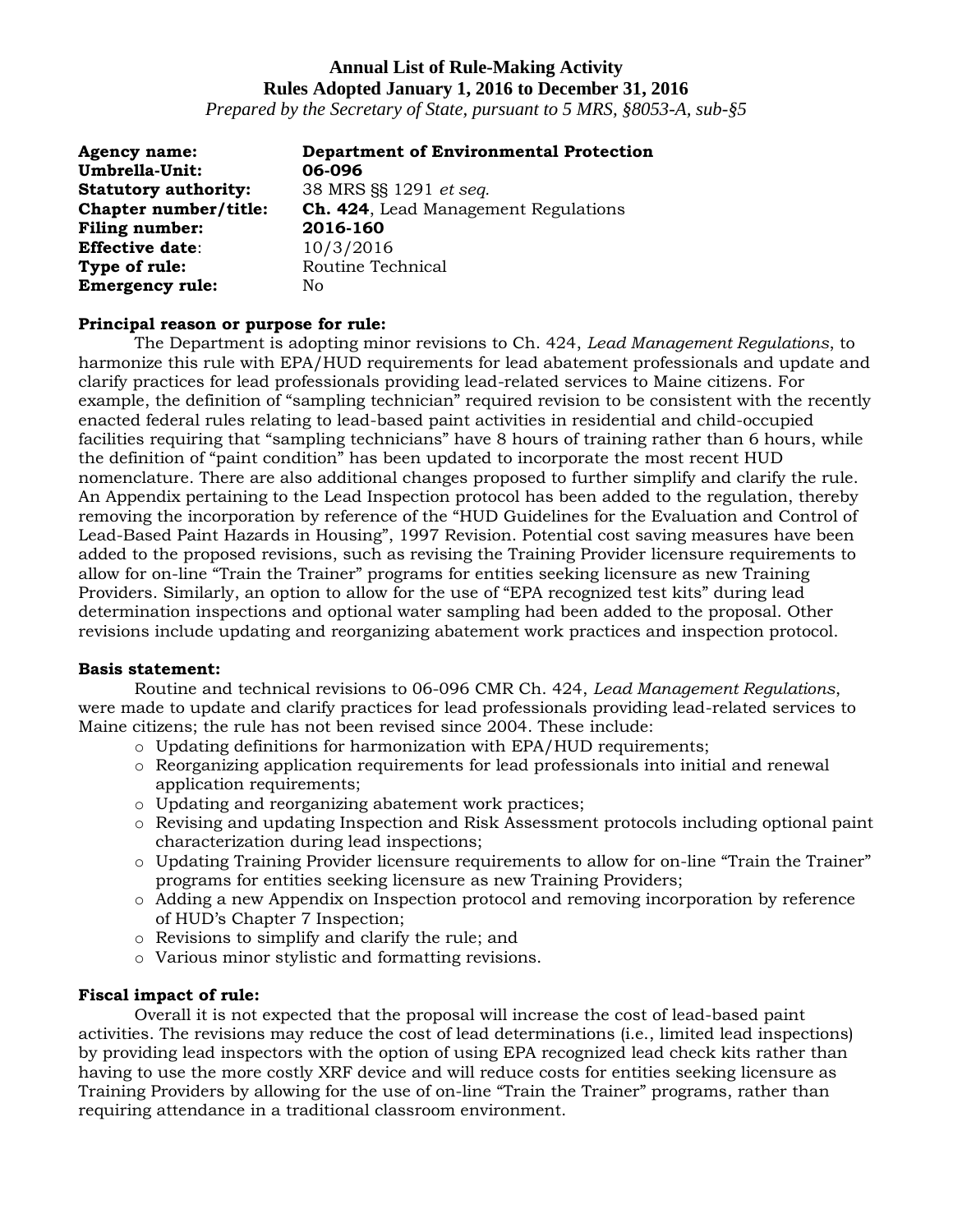*Prepared by the Secretary of State, pursuant to 5 MRS, §8053-A, sub-§5*

| Agency name:                | <b>Department of Environmental Protection</b> |
|-----------------------------|-----------------------------------------------|
| Umbrella-Unit:              | 06-096                                        |
| <b>Statutory authority:</b> | 38 MRS §585-A                                 |
| Chapter number/title:       | <b>Ch. 100</b> , Definitions Regulation       |
| <b>Filing number:</b>       | 2016-201                                      |
| <b>Effective date:</b>      | 11/27/2016                                    |
| Type of rule:               | Routine Technical                             |
| <b>Emergency rule:</b>      | Nο                                            |

### **Principal reason or purpose for rule:**

The Department is updating Ch. 100, *Definitions Regulation*, to add a number of compounds that were previously exempted from the definition of "volatile organic compound" by EPA. Instead of listing all exempt compounds, the Department incorporates the federal exemptions by reference. As part of this rule-making, we are also deleting the definition for "negligibly photochemically reactive", since it is no longer needed.

#### **Basis statement:**

The amendments to 06-096 CMR ch. 100, *Definitions Regulation*, were adopted to make the Department's list of compounds excluded from the definition of volatile organic compounds due to a determination of negligible photochemical reactivity consistent with the U.S. EPA's list by incorporating the relevant portions of the *Code of Federal Regulations* (CFR) and repealing an unnecessary definition.

The Department also made minor non-substantive changes to the rule.

#### **Fiscal impact of rule:**

No fiscal impact anticipated.